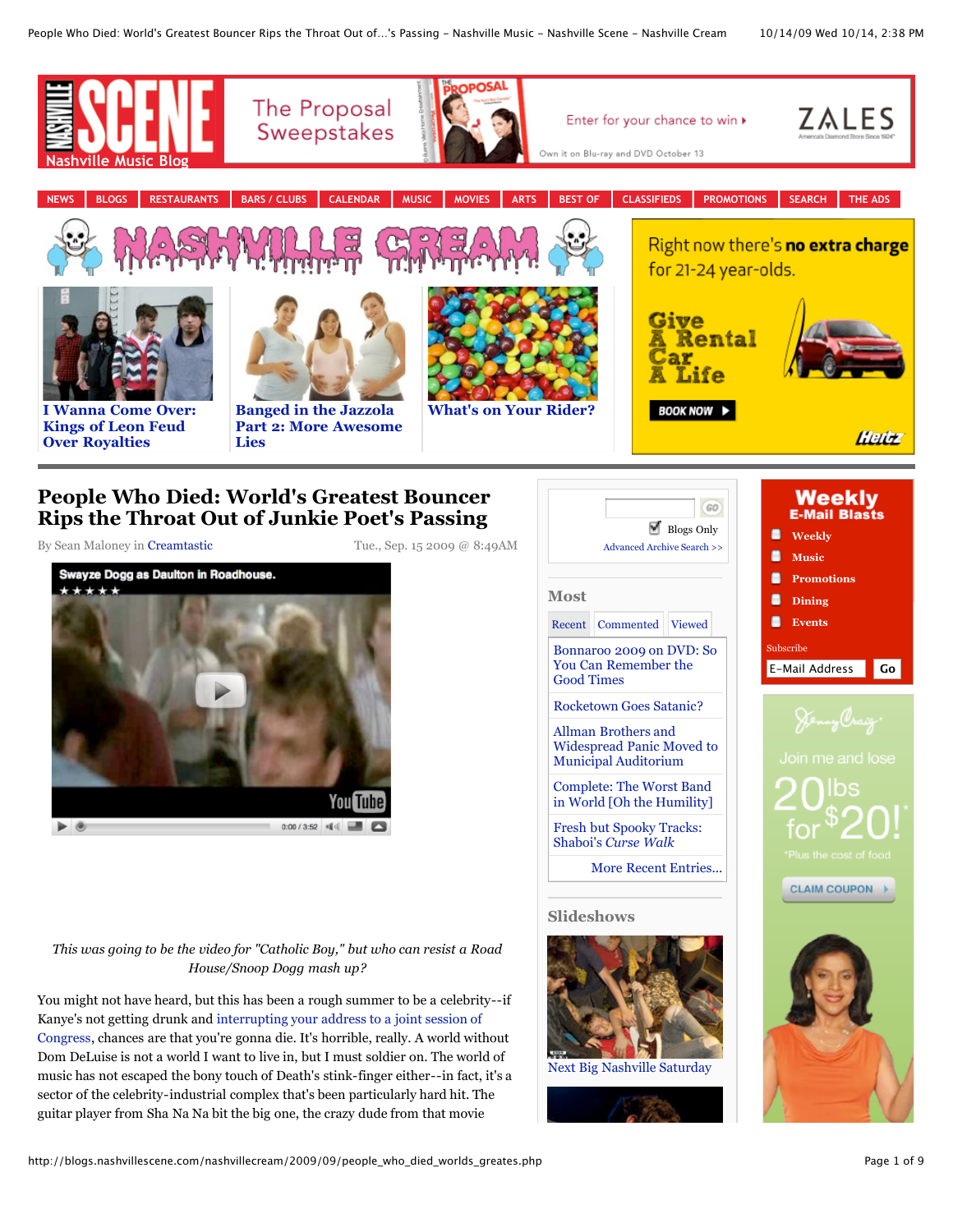*Shine* is tinkling the ivories for St. Peter these days and that dude who sang the [song about the rat, and the spaceship and the lazers and the what not, died too.](http://www.youtube.com/watch?v=U36DO_nrJeA) It's been a cruel summer, as Bananarama might say.

Poetically, these dog days of demise have been punctuated with a death that has been staved off longer than expected. Jim Carroll--addict, author and singer [behind the classic punk track "People Who Died"--has passed from this mortal](http://www.cbc.ca/arts/music/story/2009/09/14/jim-carroll-obit.html) coil. I wasn't the hugest fan (I've never really been an adherent to the "itchy 'n' lethargic" aesthetic in art), but I was in high school when *The Basketball Diaries* came out. Sometimes you have to make sacrifices if you want to make it to second base, so I've seen it more times than I'm willing to admit. (Same goes for *Titanic*, if you're wondering.) I read the book once, too, and even owned a book of his poetry, because--as I'm sure many of our commenters can tell you--comic books won't get you laid. But "People Who Died" is fucking amazing, and for that Jim Carroll will always have a place in my heart.

Of course, Carroll's corpse was barely cold when news came over the wire that Patrick "She's Like the Wind" Swayze died. Go figure. You can't have a cool [celebrity die without somebody my mom knows about ruining the news cyc](http://nymag.com/daily/intel/2009/07/walter_cronkite_has_died.html)le with their poorly timed passing. Such are the ways of our modern world. After the jump, my top 10 videos involving people who died, who died. They're all my friends and THEY DIED!!!!111oneoneoneno!

(OK, that last part is a bit hyperbolic--I don't have any friends, just people who [punch me in the face--but you get the drift. Click that shit for the "Other People](http://blogs.nashvillescene.com/nashvillecream/2009/09/golden_nugget_the_hobbit_8_off.php) Who Died" playlist.)

**Other People Who Died**

**People You'd Think Were Other People but Aren't**: According to Dead [Rock Stars Club, Danny McBride and Kevin Smith died this summer. Luckily, i](http://www.thedeadrockstarsclub.com/2009b.html)t won't be interfering with the second season of *Eastbound and Down* ,or preventing anybody from making another porno that nobody wants to watch, cuz it was just the guitar player from Sha Na Na and some session dude who played with Black 47.



- [You Are So Nashville](http://www.nashvillescene.com/2009-07-16/news/you-are-so-nashville-if)  $If.$
- [Free Stuff](http://www.nashvillescene.com/promotions/freestuff/)
- [Movies in the Park 2009](http://www.nashvillescene.com/events/promo/180906)
- [Facebook](http://www.facebook.com/home.php#/pages/Nashville-Scene/34536716194)
	- **[Myspace](http://blogs.nashvillescene.com/nashvillecream/2009/09/www.myspace.com/nashvillescene)**

## backpage.com.

- **Free Classifieds Nashville, TN**
- [buy, sell, trade \(1,089\)](http://nashvillescene.backpage.com/buyselltrade/classifieds/Results?section=4378)
- $maxician (561)$
- $r$  [rentals \(843\)](http://nashvillescene.backpage.com/rentals/classifieds/Results?section=4376)
- $\equiv$  [jobs \(448\)](http://nashvillescene.backpage.com/employment/classifieds/Results?section=4373)
- [adult entertainment \(960\)](http://nashvillescene.backpage.com/adult/classifieds/Disclaimer?section=186356)

## **[PERSONAL OF THE DAY](http://personals.nashvillescene.com/)**



Why you should get to know me: "Looks can be deceiving. I've got this angelic, suburban face with a life that is usually surprising."

**[More Personals >>](http://personals.nashvillescene.com/)**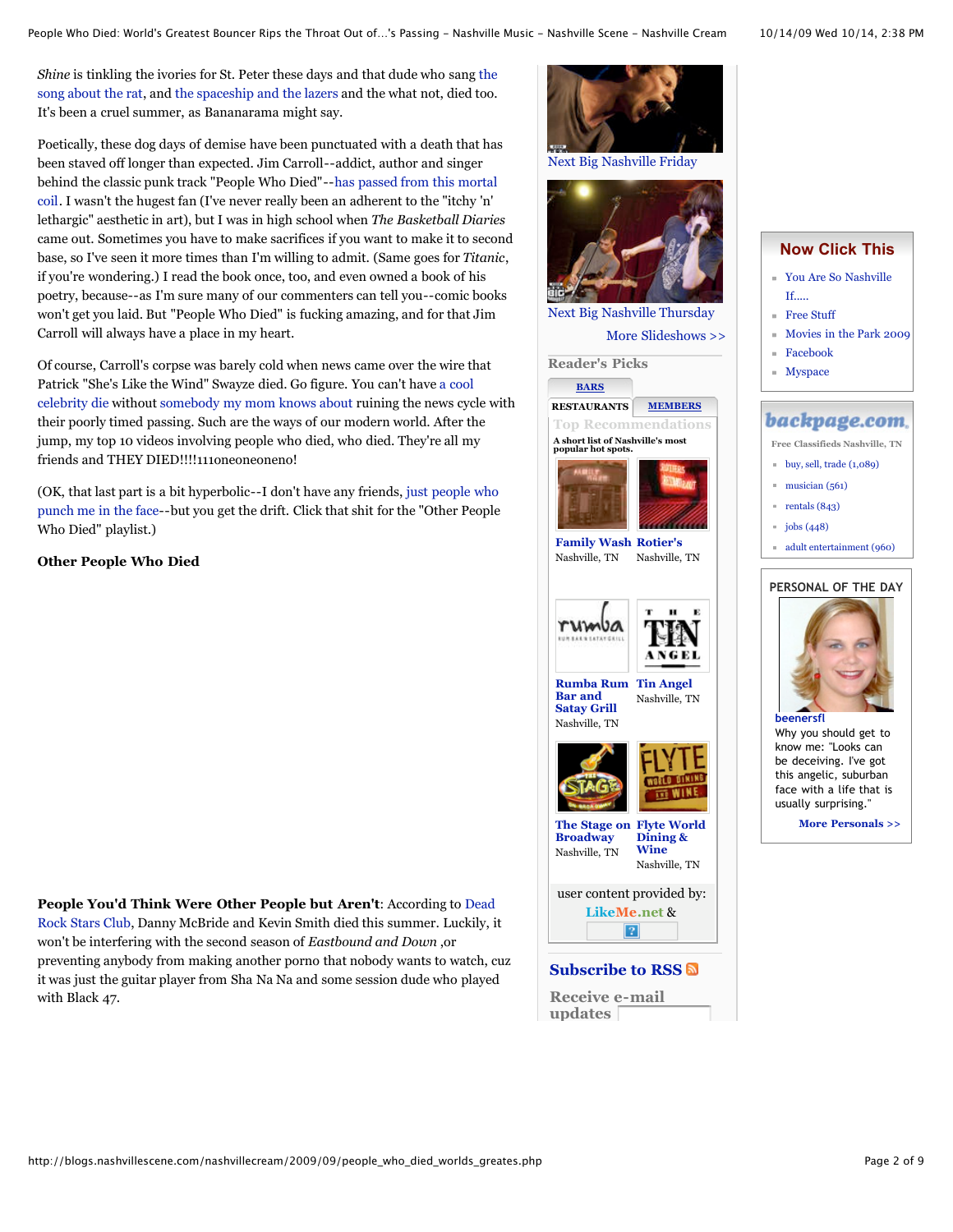| <b>Monthly Archives</b>    |  |
|----------------------------|--|
| Choose                     |  |
| <b>Categories</b>          |  |
| Choose                     |  |
| <b>Blogs</b>               |  |
| <b>Artrocker Magazine</b>  |  |
| <b>Buddyhead</b>           |  |
| <b>Brooklyn Vegan</b>      |  |
| Chunklet                   |  |
| Coolfer                    |  |
| elbo.ws                    |  |
| <b>Grand Palace</b>        |  |
| <b>Hype Machine</b>        |  |
| Idolator                   |  |
| The Indie Ghetto           |  |
| <b>Large Hearted Boy</b>   |  |
| <b>Local Music Swag</b>    |  |
| Made of Trash              |  |
| <b>Music Row</b>           |  |
| Out the Other              |  |
| Page 300                   |  |
| Pith in the Wind           |  |
| <b>Stalking the Muse</b>   |  |
| Stereogum                  |  |
| <b>String Theory Media</b> |  |
| We Own This Town           |  |
| Yewknee                    |  |
| <b>Links</b>               |  |
| <b>Billboard Magazine</b>  |  |
| <b>Critical Metrics</b>    |  |
| <b>Filter Magazine</b>     |  |
| <b>MTV News</b>            |  |
| <b>Nashville Scene</b>     |  |
| <b>Pitchfork Media</b>     |  |
| <b>Pop Matters</b>         |  |
| <b>Punk News</b>           |  |
| <b>Rolling Stone</b>       |  |
| Spin                       |  |

**updates** 

**People Who Spend Money on Re-donk-ulous Films**: Sure, I paid Regalretarded prices to see *The Final Destination 3D*, but I didn't pay for anyone to make a movie like *The Holy Mountain*. [Allen Klein](http://en.wikipedia.org/wiki/Allen_Klein) did. That movie is fuuuuuuUUUUUCKED UP! He also used to manage some band named The Beatles (sp?), but I've never heard of 'em, so whatevs.

**People Who Push Things with Extreme Difficulty** : I had a crazy old hippie co-worker who was pregnant the summer that The Seeds' "Pushing Too Hard" was on the Top 40. When she found out I was a fan of the band, she proceeded to tell me all the gory details involved with pushing something the size of a watermelon through a hole the size of a lemon during medieval times. Scarred. For. Life.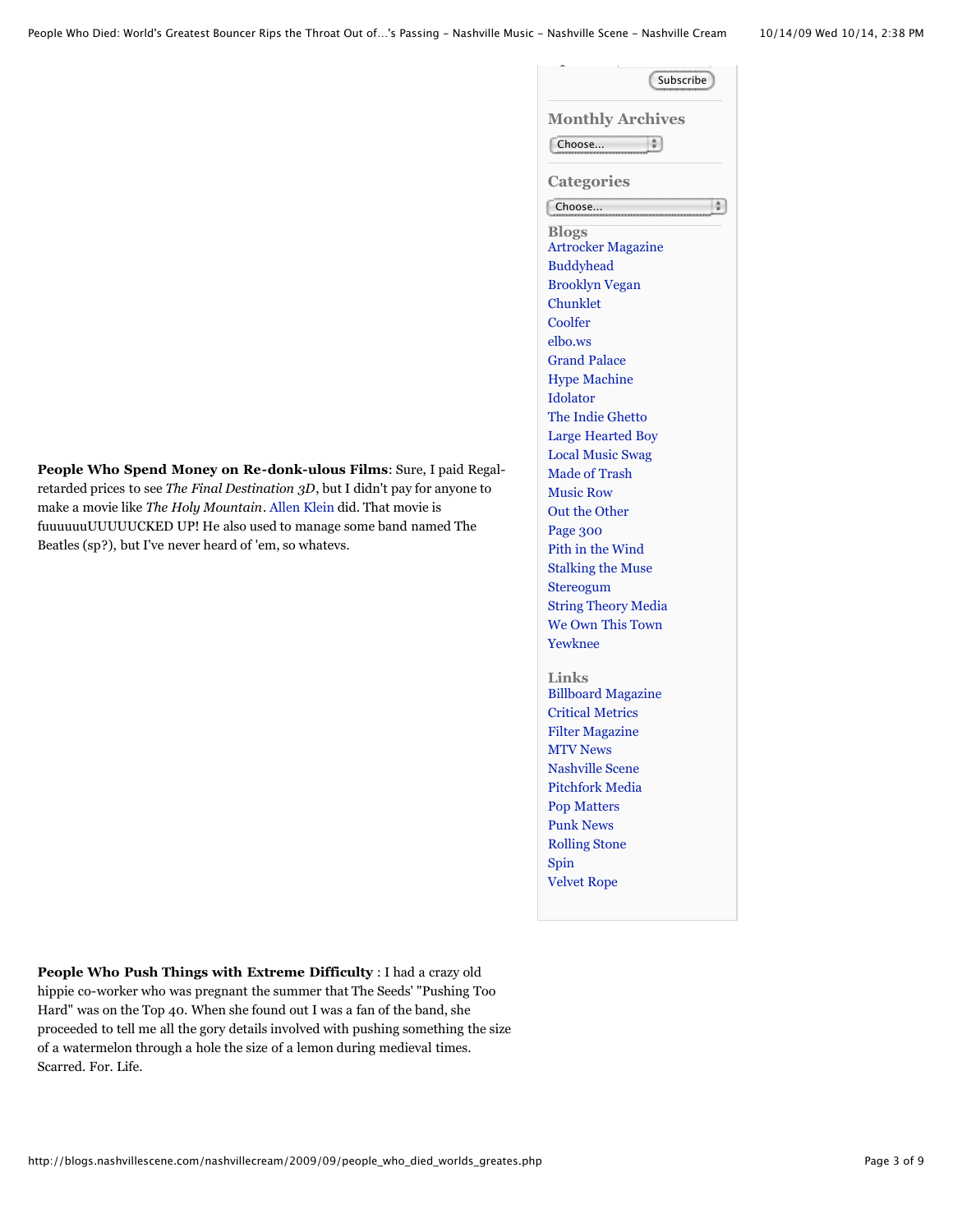**People Who Made Music You Reference, but Rarely Listen To**: One of the four other things I learned in high school, besides the chastity-inducing effects of sequential art, was that people talk about John Coltrane if they want to sound smart. Just like they talk about Bob Marley if they want send the message that they know how to party. Rasheid Ali hit the skins during Coltrane's final days, in case you want to impress the kids at the coffee shop later.

**People Somehow Involved in the Most Awful Music Ever Recorded** : I had no idea that DJ AM was in Crazy Town--I thought he was one of those people who was just famous for being famous, like a Kardashian or something. I would have never read his obituary if I had--that band gargled goat jiz for subway tokens. Dear God, don't let them pull a Jermaine Jackson and reunite just to exploit his passing. I just couldn't handle all that warmed-over suck.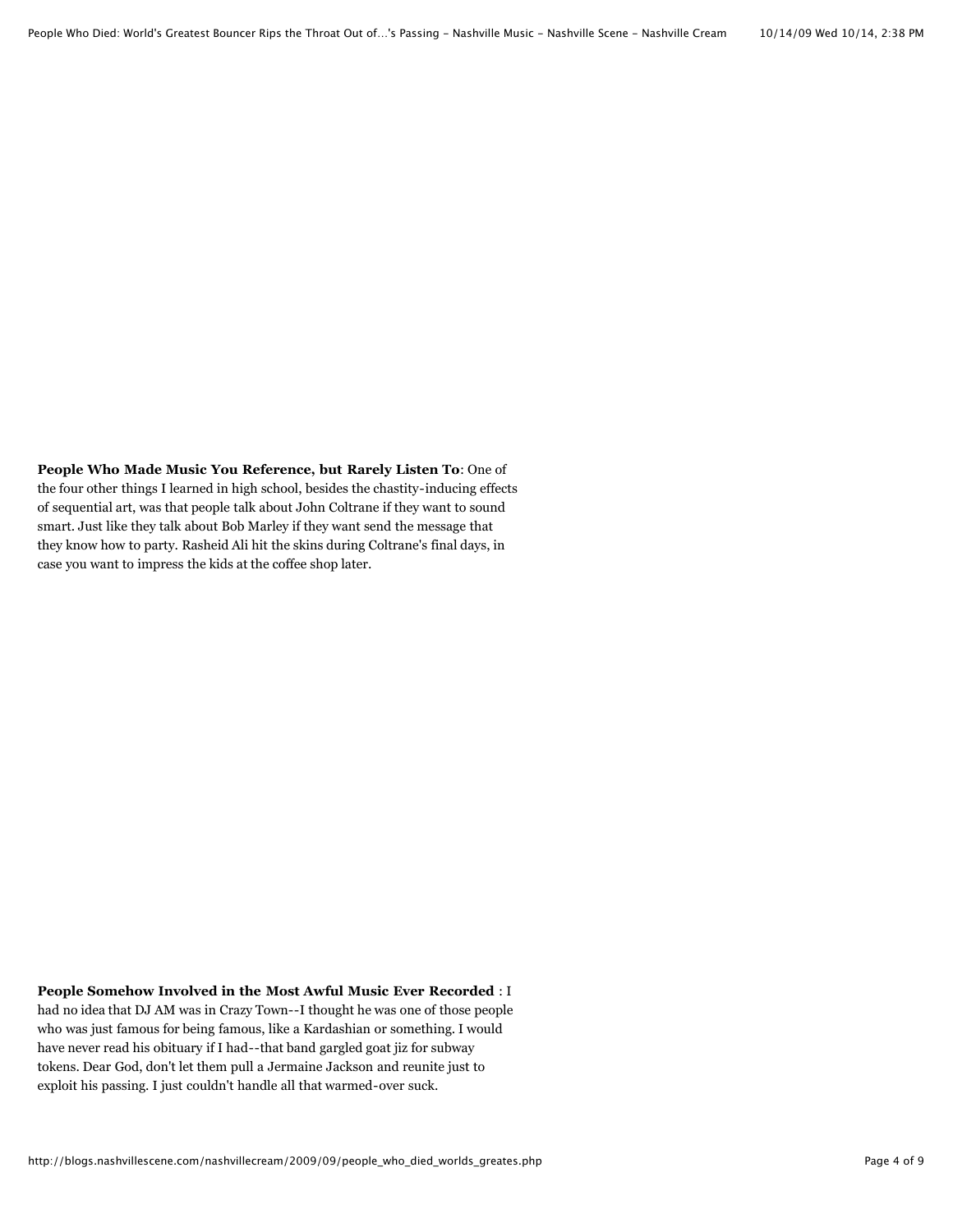**People In Some Way Involved With the Most Awesome Music Ever** : Ellie Greenwich co-authored some of the greatest songs ever written--"Da Doo Ron Ron," "Chapel of Love" and the unstoppable "River Deep Mountain High," just to name a few. "Butterfly" it's not, but you won't hear me complaining. (Also,

check out the [Dobie Gray version of "River Deep."](http://www.youtube.com/watch?v=R0srn3X02-A) That shit is HOT!)

**People Who Made Things Sound Awesome**: If you haven't read Robert Gordon's badass book *It Came from Memphis*, do that right now. There are parts with Bluff City mainstay and indie-rock architect [Jim Dickinson](http://allmusic.com/cg/amg.dll?p=amg&sql=11:fbfwxq95ldte~T4) that just plain rule. I'm not sure how I feel about The Replacements being in a video game, though.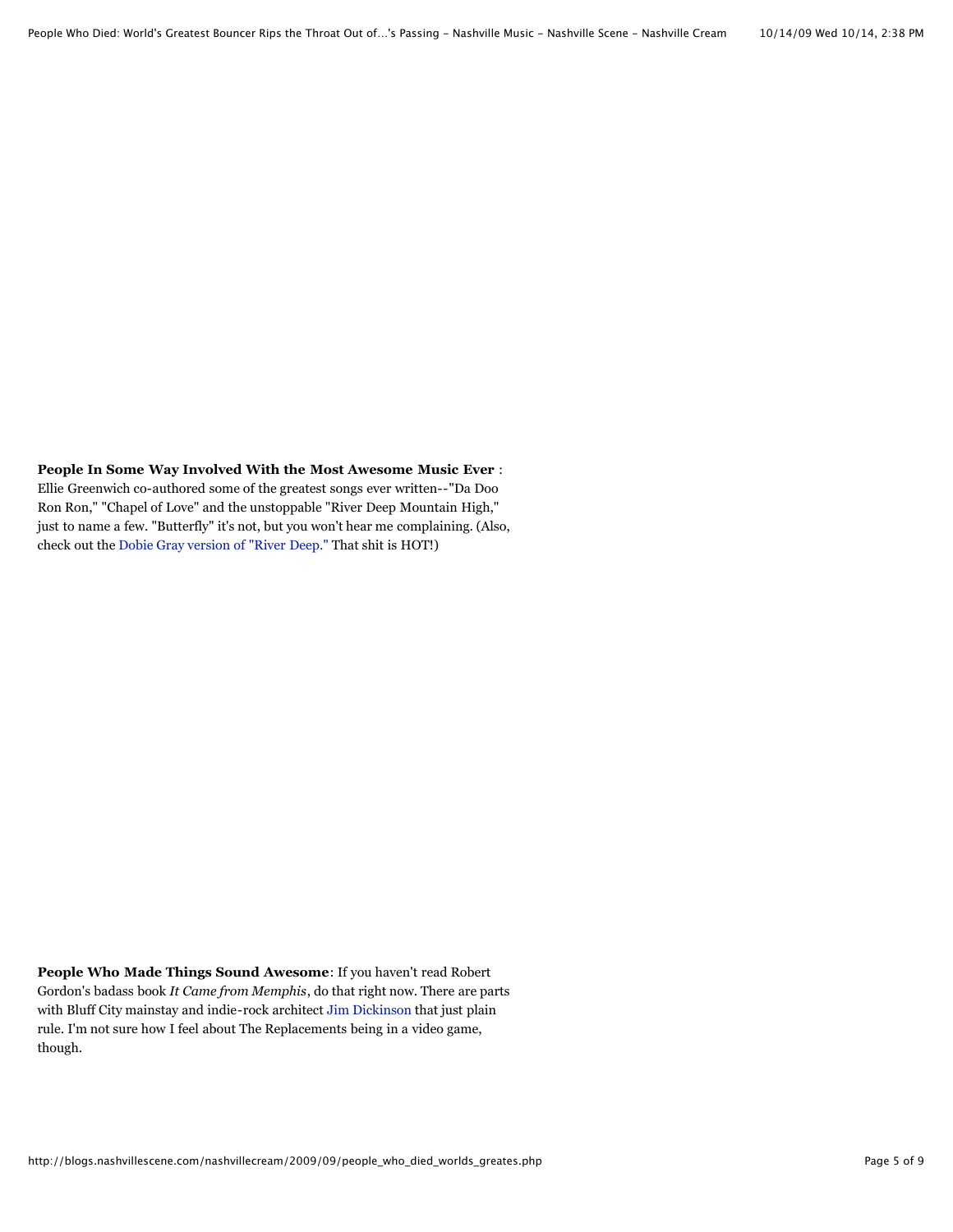**People Who Doodled Your Dang and/or Wang**: Koko Taylor isn't the first name that jumps to your lips when you talk about blues singers, but I think this is the definitive version of "Wang Dang Doodle." Slinky, menacing and sexy, Koko kills it on this late period Chess classic.

## **People Who Were Looping Guitars Before Your Frat Brother Ever**

**Bought a Pair of Tevas**: You're not going to make me explain this, are you Nashville? We all know your roommate is probably rubbing one out on his reissue right now.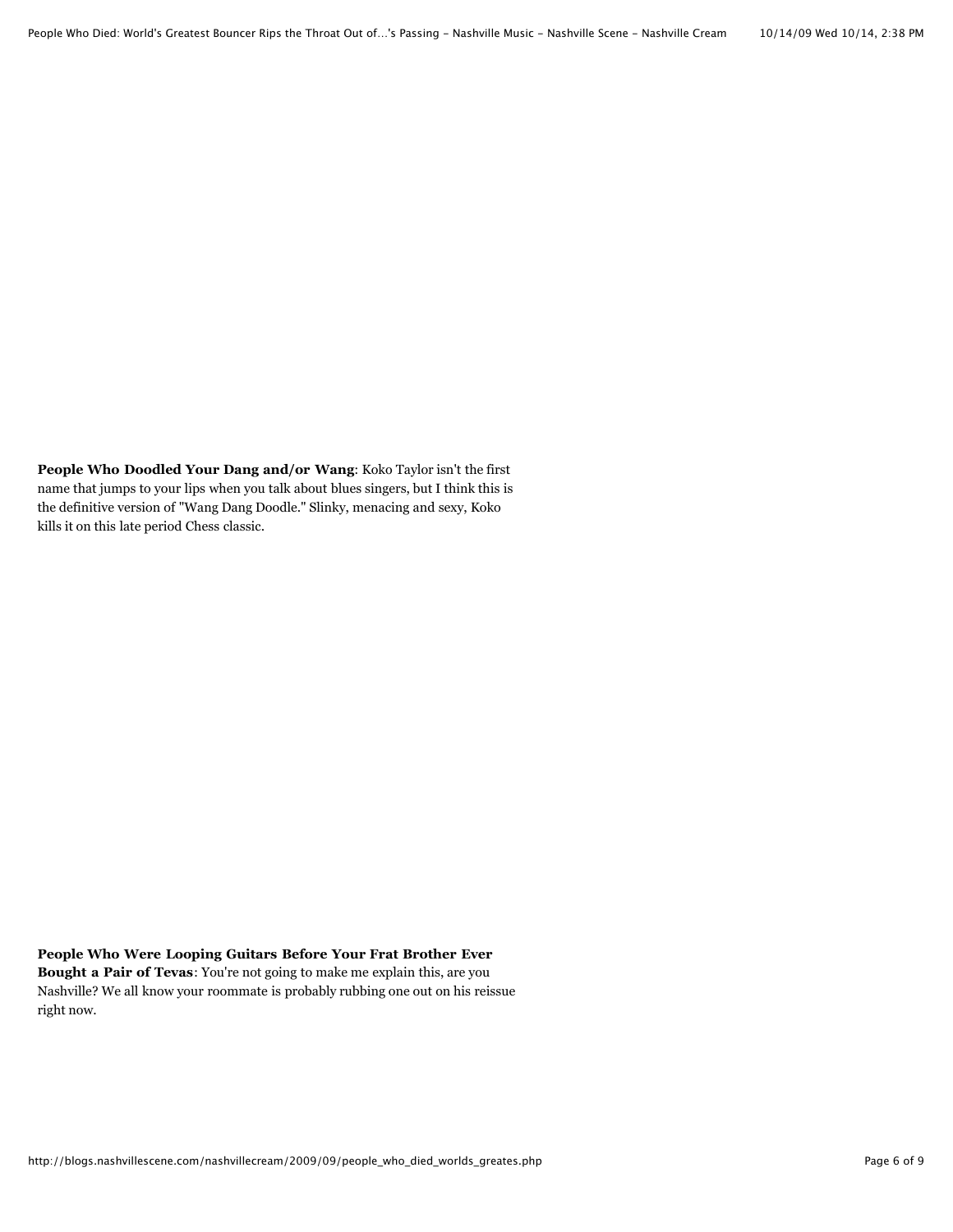## **People Who Wrote About People Who Died**: Obvs.

Tags: [Jim Carroll,](http://www.nashvillescene.com/search/index?collection=blogs&keywords=Jim%20Carroll&ss=http://blogs.nashvillescene.com/nashvillecream) [Patrick Swayze,](http://www.nashvillescene.com/search/index?collection=blogs&keywords=Patrick%20Swayze&ss=http://blogs.nashvillescene.com/nashvillecream) [the angel of death is coming for you](http://www.nashvillescene.com/search/index?collection=blogs&keywords=the%20angel%20of%20death%20is%20coming%20for%20you&ss=http://blogs.nashvillescene.com/nashvillecream)

| <b>Related Content</b>                                                                                                         |                      |
|--------------------------------------------------------------------------------------------------------------------------------|----------------------|
| <b>Related Stories</b>                                                                                                         | More About           |
| <b>Getting Warm</b>                                                                                                            | <b>John Coltrane</b> |
| October 7, 1999                                                                                                                | <b>Jim Carroll</b>   |
| The Healing Art<br>December 20, 2001                                                                                           | Sha Na Na            |
| Declarations of Independence                                                                                                   | <b>Snoop Dogg</b>    |
| May 27, 1999                                                                                                                   | <b>Robert Gordon</b> |
| The Best of 2005<br>December 15, 2005                                                                                          |                      |
| 2nd Place Poem<br>October 9, 2003                                                                                              |                      |
| 8 comment(s) / Post a Comment                                                                                                  | G SD SSIF            |
| casio says:                                                                                                                    |                      |
| when you said "the guy who sang about the rat", i immediately assumed<br>you meant Greg Sage of The Wipers fame.               |                      |
| anyways, i'm hoping Roadhouse the Musical makes a comeback so as to<br>better preserve Patty Sway's legacy.                    |                      |
| http://www.playbill.com/news/article/83207-<br>Mullets and Martial Arts Road House Inspired by the Movie Starts<br>Bway Dec. 9 |                      |
| Posted On: Tuesday, Sep. 15 2009 @ 10:32AM                                                                                     |                      |
| $MR$ says:                                                                                                                     |                      |
| I think it's "tickle" rather than "tinkle" as far as piano idioms go.                                                          |                      |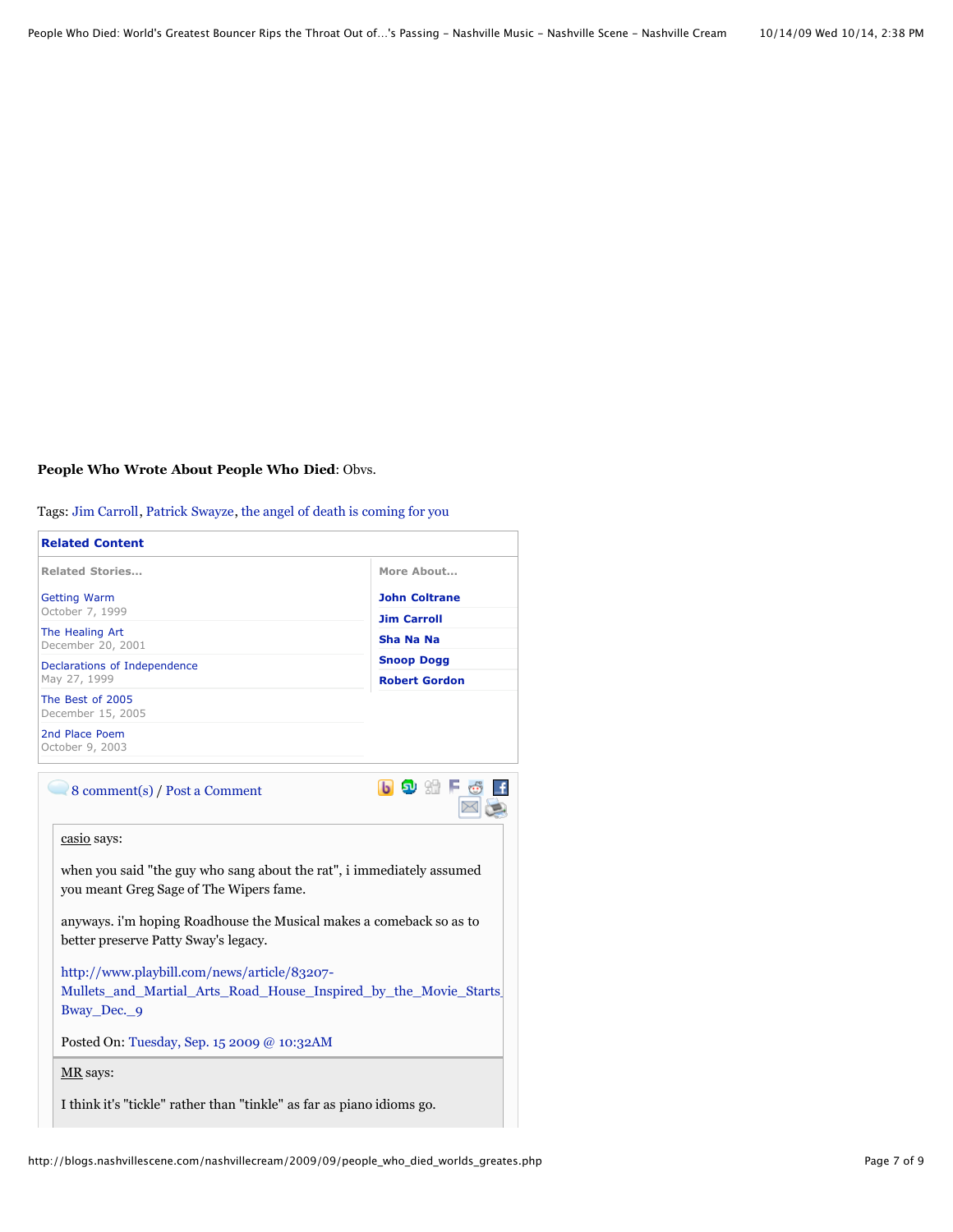| Posted On: Tuesday, Sep. 15 2009 @ 10:44AM                                                                                                                                                                                                                   |
|--------------------------------------------------------------------------------------------------------------------------------------------------------------------------------------------------------------------------------------------------------------|
| <b>Bawston Sean says:</b>                                                                                                                                                                                                                                    |
| You're right on that one. I probably had to pee while I was writing it                                                                                                                                                                                       |
| Posted On: Tuesday, Sep. 15 2009 @ 11:01AM                                                                                                                                                                                                                   |
| Nicki Wood says:                                                                                                                                                                                                                                             |
| Great post, Sean. Fact-filled and funny.                                                                                                                                                                                                                     |
| Posted On: Tuesday, Sep. 15 2009 @ 7:38PM                                                                                                                                                                                                                    |
| mr. jimmy says:                                                                                                                                                                                                                                              |
| I tinkle on the ivories, but I also tickle them. Me and my keyboards have a<br>nasty relationship. Good work, maloney.                                                                                                                                       |
| Posted On: Wednesday, Sep. 16 2009 @ 8:50PM                                                                                                                                                                                                                  |
| <b>Respect for Life says:</b>                                                                                                                                                                                                                                |
| I quote from this article: "it was just the guitar player from Sha Na Na."<br>JUST the guitar player? I certainly hope Dirty Dan's widow and family did<br>not see this article. How would you feel if someone wrote "It was just Sean<br>Maloney who died." |
| Posted On: Sunday, Sep. 20 2009 @ 6:45PM                                                                                                                                                                                                                     |
| <b>Bawston Sean says:</b>                                                                                                                                                                                                                                    |
| I wouldn't feel anything. I'd be dead.                                                                                                                                                                                                                       |
| Posted On: Tuesday, Sep. 22 2009 @ 7:28AM                                                                                                                                                                                                                    |
| <b>Respect for Life says:</b>                                                                                                                                                                                                                                |
| I set myself up for that one!                                                                                                                                                                                                                                |
| Posted On: Friday, Sep. 25 2009 @ 8:16AM                                                                                                                                                                                                                     |
| Name:                                                                                                                                                                                                                                                        |
| Email:                                                                                                                                                                                                                                                       |
| URL:                                                                                                                                                                                                                                                         |
| Remember personal info?                                                                                                                                                                                                                                      |
| Comments (you may use HTML tags for style):                                                                                                                                                                                                                  |
|                                                                                                                                                                                                                                                              |
|                                                                                                                                                                                                                                                              |

Comments may not show up immediately after submission. Please wait a minute after posting a comment for it to appear.

All reader comments are subject to our [Terms of Use](http://www.nashvillescene.com/about/terms). By clicking "Post," you acknowledge